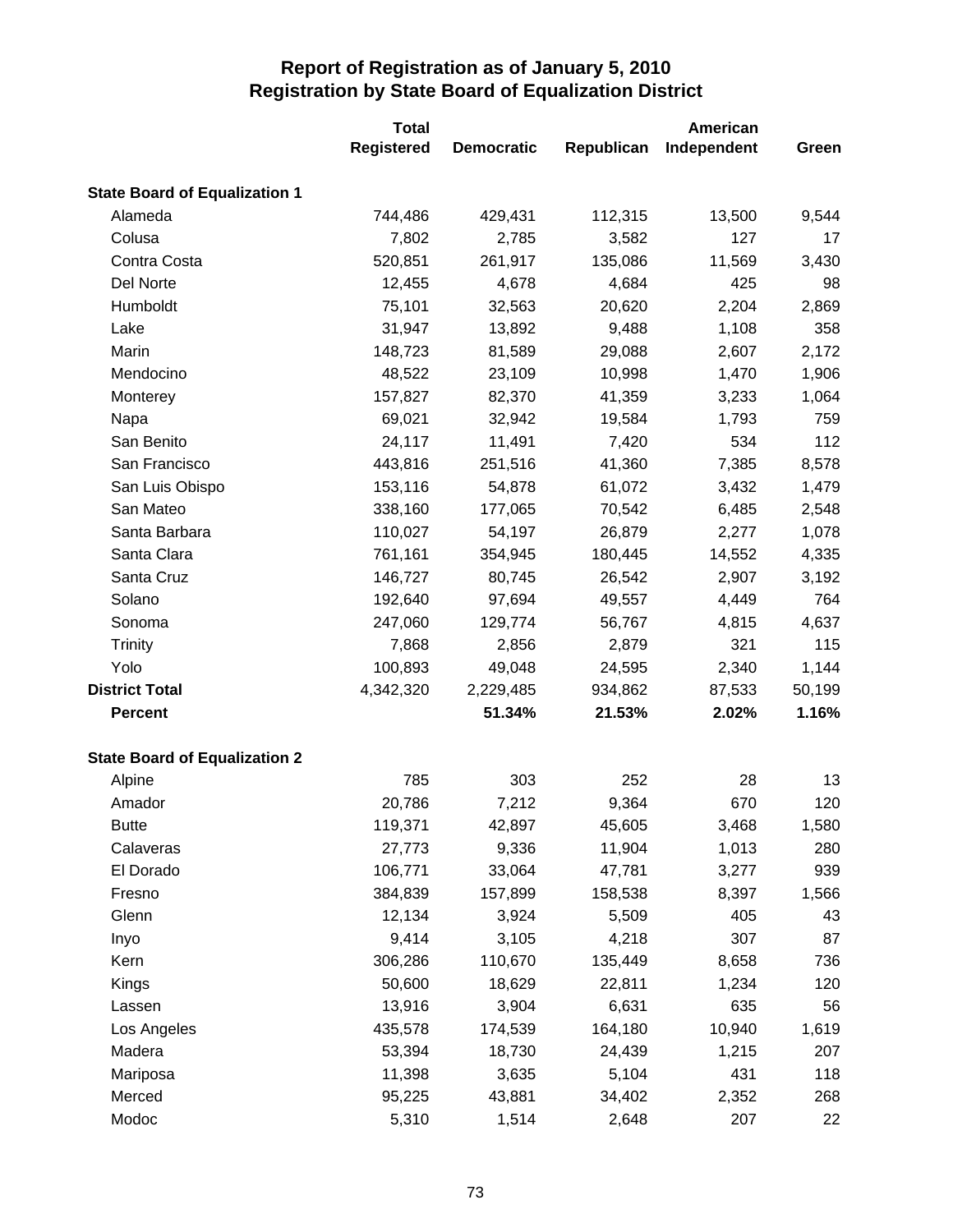|                                      | Libertarian | Peace and<br>Freedom | Other  | <b>Decline to</b><br><b>State</b> |
|--------------------------------------|-------------|----------------------|--------|-----------------------------------|
| <b>State Board of Equalization 1</b> |             |                      |        |                                   |
| Alameda                              | 2,887       | 2,476                | 5,527  | 168,806                           |
| Colusa                               | 23          | 19                   | 3      | 1,246                             |
| Contra Costa                         | 2,193       | 1,142                | 3,019  | 102,495                           |
| Del Norte                            | 71          | 45                   | 125    | 2,329                             |
| Humboldt                             | 616         | 258                  | 197    | 15,774                            |
| Lake                                 | 206         | 106                  | 62     | 6,727                             |
| Marin                                | 755         | 220                  | 387    | 31,905                            |
| Mendocino                            | 384         | 263                  | 198    | 10,194                            |
| Monterey                             | 624         | 342                  | 308    | 28,527                            |
| Napa                                 | 358         | 156                  | 356    | 13,073                            |
| San Benito                           | 99          | 55                   | 112    | 4,294                             |
| San Francisco                        | 2,229       | 1,443                | 895    | 130,410                           |
| San Luis Obispo                      | 994         | 308                  | 2,434  | 28,519                            |
| San Mateo                            | 1,419       | 615                  | 1,009  | 78,477                            |
| Santa Barbara                        | 692         | 254                  | 1,242  | 23,408                            |
| Santa Clara                          | 3,912       | 1,736                | 1,706  | 199,530                           |
| Santa Cruz                           | 1,137       | 460                  | 6,462  | 25,282                            |
| Solano                               | 742         | 385                  | 826    | 38,223                            |
| Sonoma                               | 1,436       | 619                  | 902    | 48,110                            |
| <b>Trinity</b>                       | 78          | 36                   | 102    | 1,481                             |
| Yolo                                 | 484         | 385                  | 900    | 21,997                            |
| <b>District Total</b>                | 21,339      | 11,323               | 26,772 | 980,807                           |
| <b>Percent</b>                       | 0.49%       | 0.26%                | 0.62%  | 22.59%                            |
| <b>State Board of Equalization 2</b> |             |                      |        |                                   |
| Alpine                               | 4           | 1                    | 1      | 183                               |
| Amador                               | 131         | 29                   | 48     | 3,212                             |
| <b>Butte</b>                         | 837         | 412                  | 1,267  | 23,305                            |
| Calaveras                            | 312         | 64                   | 133    | 4,731                             |
| El Dorado                            | 730         | 269                  | 810    | 19,901                            |
| Fresno                               | 1,433       | 854                  | 12,406 | 43,746                            |
| Glenn                                | 44          | 41                   | 28     | 2,140                             |
| Inyo                                 | 59          | 20                   | 28     | 1,590                             |
| Kern                                 | 1,410       | 729                  | 430    | 48,204                            |
| Kings                                | 169         | 65                   | 341    | 7,231                             |
| Lassen                               | 79          | 27                   | 34     | 2,550                             |
| Los Angeles                          | 1,864       | 1,456                | 3,549  | 77,431                            |
| Madera                               | 230         | 116                  | 262    | 8,195                             |
| Mariposa                             | 82          | 26                   | 113    | 1,889                             |
| Merced                               | 311         | 234                  | 125    | 13,652                            |
| Modoc                                | 38          | 4                    | 4      | 873                               |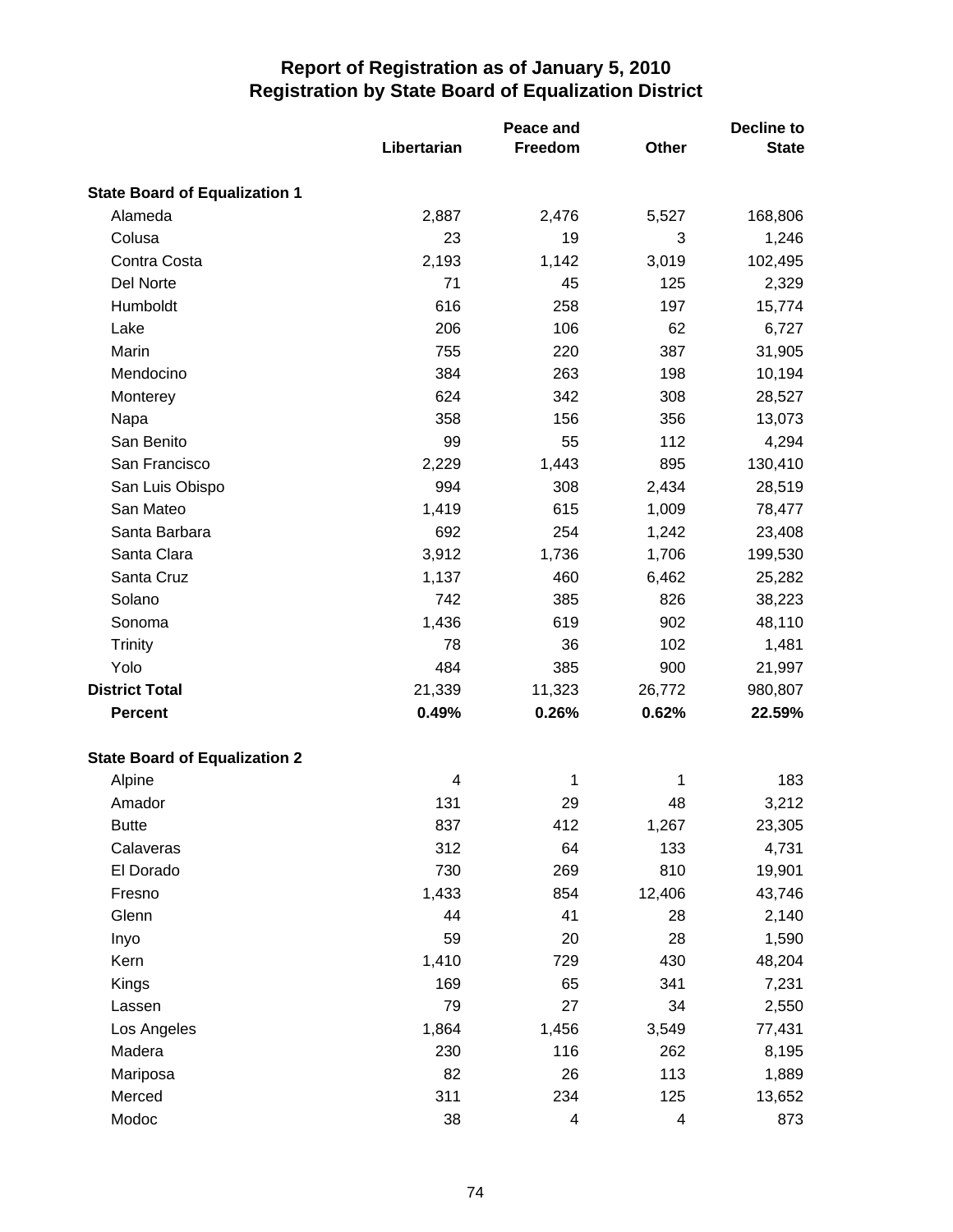|                                      | <b>Total</b>      |                   | American   |             |         |
|--------------------------------------|-------------------|-------------------|------------|-------------|---------|
|                                      | <b>Registered</b> | <b>Democratic</b> | Republican | Independent | Green   |
| Mono                                 | 6,318             | 2,096             | 2,345      | 204         | 66      |
| Nevada                               | 61,661            | 21,041            | 24,892     | 1,821       | 1,137   |
| Placer                               | 195,051           | 57,965            | 94,062     | 3,883       | 1,251   |
| Plumas                               | 13,161            | 4,397             | 5,652      | 540         | 89      |
| Sacramento                           | 654,617           | 297,002           | 202,554    | 17,412      | 4,346   |
| San Bernardino                       | 304,702           | 144,719           | 94,088     | 7,389       | 921     |
| San Joaquin                          | 262,196           | 112,875           | 101,401    | 5,894       | 734     |
| Santa Barbara                        | 90,228            | 32,379            | 37,534     | 2,071       | 605     |
| Shasta                               | 94,394            | 27,772            | 44,739     | 2,787       | 480     |
| Sierra                               | 2,185             | 662               | 946        | 97          | 27      |
| Siskiyou                             | 25,705            | 8,997             | 10,565     | 964         | 164     |
| Stanislaus                           | 218,233           | 93,384            | 81,839     | 4,845       | 711     |
| Sutter                               | 38,888            | 13,200            | 18,253     | 1,032       | 114     |
| Tehama                               | 30,052            | 9,810             | 13,348     | 1,353       | 119     |
| Tulare                               | 145,759           | 51,178            | 66,522     | 3,797       | 458     |
| Tuolumne                             | 31,433            | 10,837            | 13,390     | 1,069       | 241     |
| Ventura                              | 418,896           | 167,989           | 154,545    | 8,903       | 2,381   |
| Yuba                                 | 28,016            | 9,651             | 11,255     | 1,134       | 144     |
| <b>District Total</b>                | 4,275,075         | 1,699,196         | 1,656,765  | 108,432     | 21,762  |
| <b>Percent</b>                       |                   | 39.75%            | 38.75%     | 2.54%       | 0.51%   |
| <b>State Board of Equalization 3</b> |                   |                   |            |             |         |
| Imperial                             | 55,391            | 29,273            | 14,842     | 1,103       | 107     |
| Los Angeles                          | 117,997           | 48,071            | 42,573     | 2,343       | 713     |
| Orange                               | 1,594,807         | 514,573           | 689,689    | 36,365      | 7,296   |
| Riverside                            | 802,681           | 296,976           | 331,523    | 20,185      | 2,416   |
| San Bernardino                       | 484,729           | 172,648           | 201,656    | 16,569      | 1,812   |
| San Diego                            | 1,465,673         | 530,770           | 522,517    | 39,117      | 7,469   |
| <b>District Total</b>                | 4,521,278         | 1,592,311         | 1,802,800  | 115,682     | 19,813  |
| <b>Percent</b>                       |                   | 35.22%            | 39.87%     | 2.56%       | 0.44%   |
| <b>State Board of Equalization 4</b> |                   |                   |            |             |         |
| Los Angeles                          | 3,770,901         | 2,024,625         | 805,534    | 70,733      | 19,621  |
| <b>District Total</b>                | 3,770,901         | 2,024,625         | 805,534    | 70,733      | 19,621  |
| <b>Percent</b>                       |                   | 53.69%            | 21.36%     | 1.88%       | 0.52%   |
| <b>State Total</b>                   | 16,909,574        | 7,545,617         | 5,199,961  | 382,380     | 111,395 |
| <b>Percent</b>                       |                   | 44.62%            | 30.75%     | 2.26%       | 0.66%   |